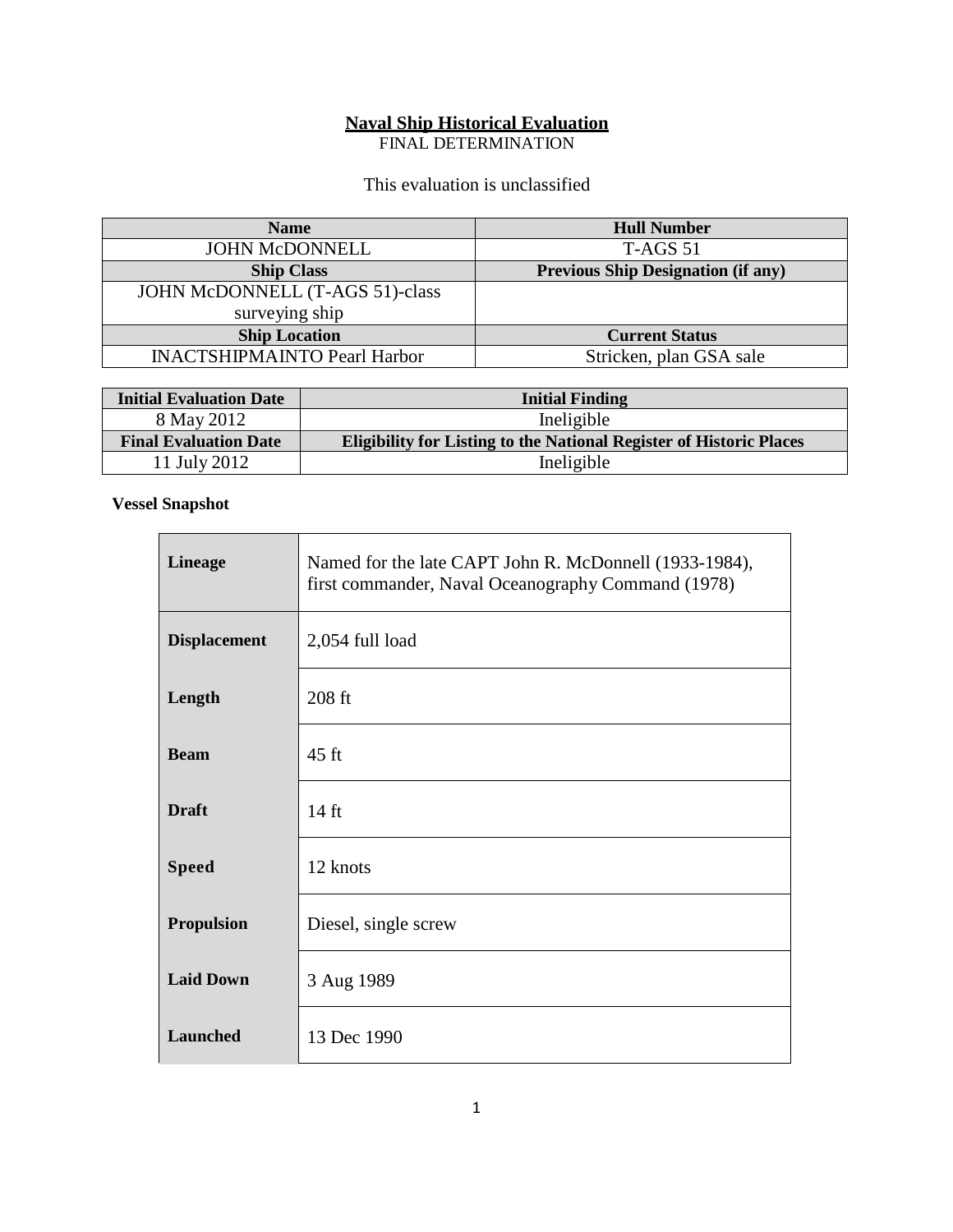| <b>Built By</b>    | Halter Marine, Inc., Moss Point, Mississippi                                                       |
|--------------------|----------------------------------------------------------------------------------------------------|
| <b>Sponsor</b>     | Mrs. Mary McDonnell, widow of the late CAPT John R.<br>McDonnell, USN, for whom the ship was named |
| <b>Delivered</b>   | 15 Nov 1991                                                                                        |
| <b>Inactivated</b> | 16 Aug 2010                                                                                        |
| <b>Stricken</b>    | 16 Aug 2010                                                                                        |

# **Ship History**

| <b>Deployment</b><br><b>Summary</b> | In her nearly 20 years of service, JOHN McDONNELL has collected<br>approximately 392,500 NM of swath bathymetry and 35,000 NM of side scan<br>sonar imagery, in addition to having charted and verified thousands of<br>navigation hazards. In support of the Navy's safety of navigation program,<br>the ship has dropped 17,900 expendable bathythermograph probes and<br>conducted 4,500 conductivity-temperature-depth casts. She conducted a joint<br>survey mission with the Indonesian Navy (22 May-15 Jun 2010), mapping<br>about 300 square miles of previously unsurveyed seabed off the coast of<br>northern Sumatra. |
|-------------------------------------|----------------------------------------------------------------------------------------------------------------------------------------------------------------------------------------------------------------------------------------------------------------------------------------------------------------------------------------------------------------------------------------------------------------------------------------------------------------------------------------------------------------------------------------------------------------------------------------------------------------------------------|
| <b>Awards</b>                       | Two Meritorious Unit Commendations (one as part of MSC, one as part of<br>the DWIGHT D. EISENHOWER (CVN 69) Battle Group); 2 Armed Forces<br>Expeditionary Medals; Southwest Asia Service Medal; 2 Armed Forces<br><b>Service Medals</b>                                                                                                                                                                                                                                                                                                                                                                                         |
| <b>Noteworthy</b><br><b>Events</b>  | Using her side scan sonar, JOHN McDONNELL, with NAVO Detachment<br>124 embarked, located two downed F-16 Fighting Falcons in the Northern<br>Arabian Gulf (1993), the wreckage of a USN helicopter in the Strait of<br>Hormuz (1994), and a crashed F-14 <i>Tomcat</i> in the Central Arabian Gulf<br>(1996).                                                                                                                                                                                                                                                                                                                    |
| DANFS* Entry                        | None at present.                                                                                                                                                                                                                                                                                                                                                                                                                                                                                                                                                                                                                 |

\**Dictionary of American Naval Fighting Ships*